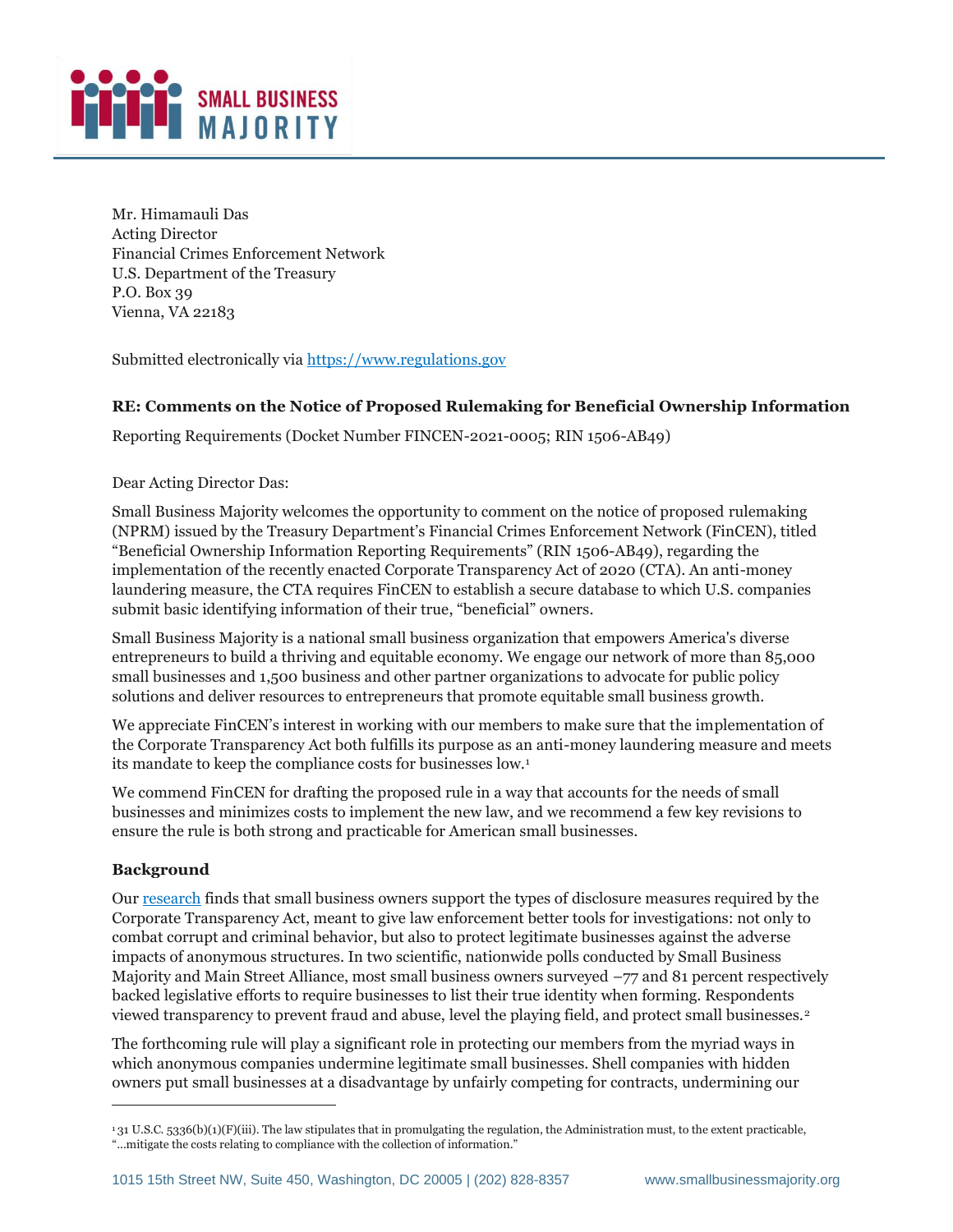supply chains, creating difficulties in finding responsible subcontractors, and providing cover for fraudsters.<sup>2</sup> Some entities often hide behind anonymous front companies that disproportionately target small and medium sized businesses, and cost businesses upwards of \$29 billion in 2011 alone.<sup>3</sup> Introducing transparency into corporate ownership will give small businesses increased confidence in new business partners and access to more competitive markets.

## **Clear Beneficial Ownership Reporting Requirements**

In keeping with the Corporate Transparency Act's mandate to keep affiliated costs for businesses low,<sup>4</sup> FinCEN included several provisions that will make it easier and less costly for small businesses to comply with the law. We encourage FinCEN to keep these provisions when finalizing the rule.

Such provisions that protect small business interests include the following:

- 1. **Definition of "reporting company":** FinCEN defined a "reporting company" required to file with the registry not by the type of entity, but rather by the process through which it forms or registers to do business with a state (i.e. filing a piece of paper with a state secretary of state's office, or other similar office). By taking this approach, FinCEN has developed a metric that is easy to test whether or not an entity not otherwise expressly exempt by law needs to file with FinCEN. This clear standard will be simple for small business owners with uncomplicated corporate structures to determine on their own, keeping the cost of compliance low.
- 2. **Reporting the residential tax resident address of the beneficial owner(s)**: FinCEN should keep measures that require that the address of beneficial owner(s) reported to the database be the residential address used for tax purposes. This provision removes the potential for confusion for small business owners that may otherwise have to guess or otherwise choose what to list. Further, there is no question that small business owners know their tax resident address.
- 3. **Verification of identity through a copy of photo identification**: FinCEN requires a scanned copy of a photo ID such as a driver's license or passport of the beneficial owner to be submitted to the database. While this is an extra step for small businesses, we support this provision as a verification measure that can help ensure law enforcement does not mistakenly contact the wrong business or owners in the course of their investigations or other activities.

Nevertheless, there are two areas we would recommend to FinCEN to review more closely to ensure that use of the database helps serve to protect small business owners from fraud, and that its use does not unnecessarily interfere with honest small business operations. These include:

- 4. **Use of FinCEN identifiers for efficiency purposes:** FinCEN allows entities and beneficial owners to apply for an identifying number after providing their beneficial ownership data as a way to make subsequent filings more efficient. We support FinCEN's efforts to make filing more efficient, reduce errors, and simplify the process for anyone with more than one business. Nevertheless, we also encourage FinCEN to review and tighten the draft provisions on FinCEN identifiers to ensure they cannot be exploited by fraudsters to obscure beneficial ownership.
- 5. **Unique identifying information provided by the reporting entity:** Like the use of a scanned photo ID for beneficial owners, we support measures to reduce instances of confusion and mistaken law enforcement outreach to honest small businesses. As such, we recommend that FinCEN require reporting entities to list their full legal name to prevent confusing entities with

<sup>&</sup>lt;sup>2</sup> FACT Coalition, "FACT Sheet: Small Businesses Are Harmed by Anonymous Companies," 2019, [https://thefactcoalition.org/fact-sheet](https://thefactcoalition.org/fact-sheet-small-businesses-are-harmed-by-anonymous-companies/)[small-businesses-are-harmed-by-anonymous-companies.](https://thefactcoalition.org/fact-sheet-small-businesses-are-harmed-by-anonymous-companies/)

<sup>3</sup> Bessen, James E. and Meurer, Michael J., The Direct Costs from NPE Disputes (June 28, 2012). 99 Cornell L. Rev. 387 (2014), Boston Univ. School of Law, Law and Economics Research Paper No. 12-34, [https://ssrn.com/abstract=2091210.](https://ssrn.com/abstract=2091210)

<sup>4</sup> 31 U.S.C. 5336(b)(1)(F)(iii). The law stipulates that in promulgating the regulation, the Administration must, to the extent practicable, "...mitigate the costs relating to compliance with the collection of information."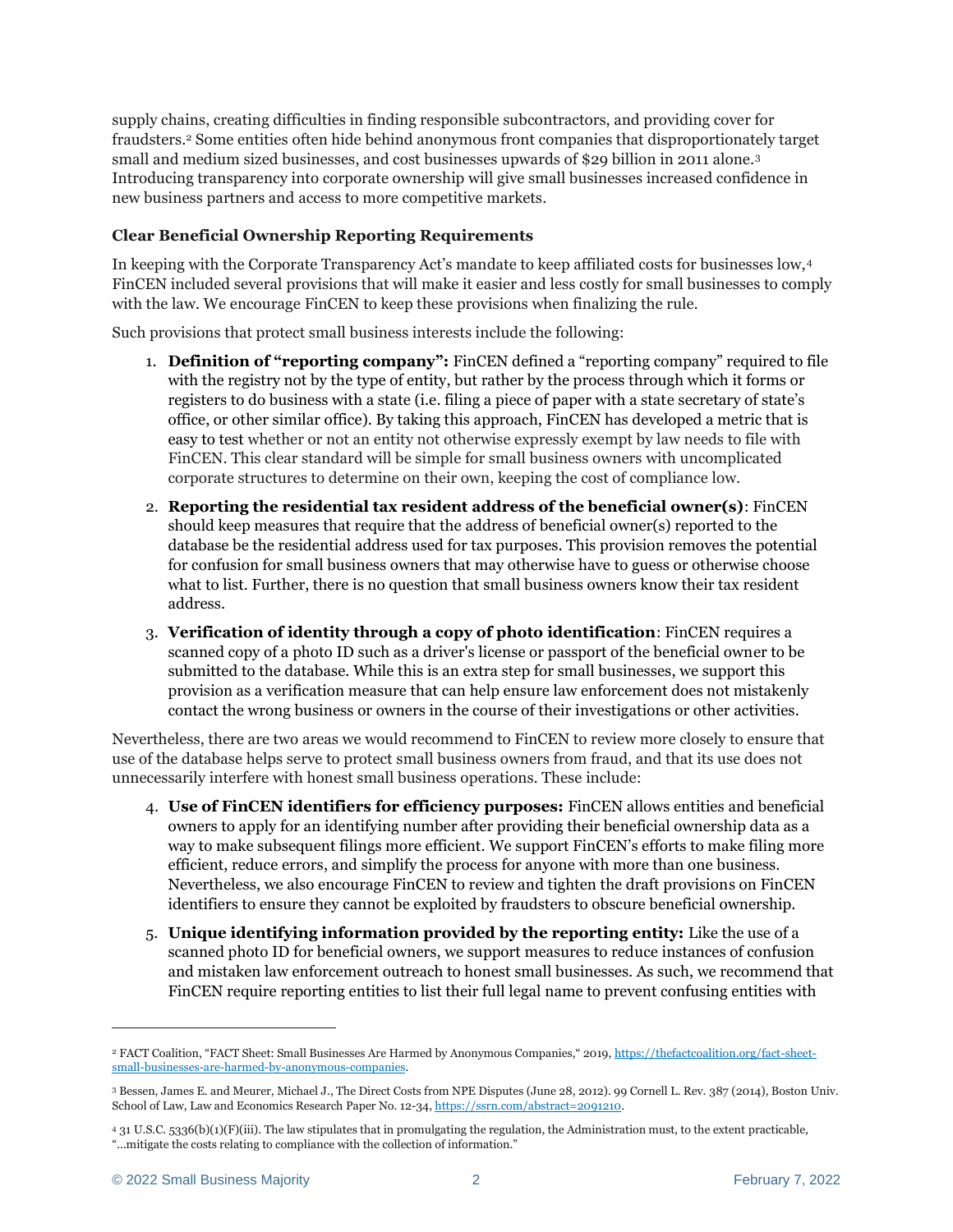similar operating names. Further, FinCEN may consider requiring the reporting entity to submit its taxpayer identification number (TIN) to provide further clarity.

# **Reflecting Business Interests in CTA Cost Analysis**

The draft rulemaking provides incomplete cost estimates both for the cost to small businesses and for the federal cost of implementing the rule. We encourage FinCEN to revise its cost estimates to reflect the needs of small businesses. This includes:

- 1. **Project the ongoing costs of compliance for reporting businesses**: The Treasury Department has estimated that the initial cost to businesses for complying with the CTA will be on average \$50 per company.5 In the final rule, FinCEN could provide additional clarity by including an estimate of the ongoing costs to small businesses. In the United Kingdom, which has similar beneficial ownership reporting requirements, government surveys of reporting entities with fewer than 50 employees demonstrate low ongoing costs, averaging around \$3 per year.<sup>6</sup> A FinCEN projection would help our members plan accordingly and may help to reassure small businesses of the low cost of compliance.
- 2. **Estimates for federal implementation costs should include funding to partner with states**: As we noted in our ANPRM comment, the primary area of concern for our members lies in the rollout at the state-level incorporation stage once a rule is promulgated. The statute repeats its mandate to "mitigate the costs relating to compliance with the collection of information."<sup>7</sup> FinCEN's best opportunity to minimize small business compliance costs is to integrate the FinCEN filing as seamlessly as possible into existing state-level incorporation processes. Doing so will require materials and personnel to disseminate information on filing and help states quickly answer questions from filers. FinCEN should reflect these projected costs in its estimates for the federal cost of implementation.

### **Minimizing Business Cost through Data Collection Procedures**

Either in this draft rulemaking or in a subsequent rulemaking on database construction, FinCEN should explain its plans to incorporate modern technology for data collection that can ensure the consistency and accuracy of information as it is entered into the database. Ensuring real-time accuracy will save businesses from later having to rectify inconsistencies when opening a bank account or applying for a loan or other financing. These steps would be:

- 1. Use software to capture and standardize address information: Leveraging technology to standardize addresses for beneficial owners and reporting entities as they are entered into the database will help mitigate costs of having to revise filings later on, in the event of an error or misreporting.
- 2. Verify information in real-time as it is entered into the database: As we mentioned in our ANPRM comment, FinCEN should take steps to pre-verify information that applicants and owners enter into the system (e.g. a government ID number) and prevent the filer from completing registration until such information is verified. Passport or driver's license information should be automatically checked against the appropriate government databases and errors should be noted for correction – much like a credit card verification for an online purchase. Along with clear links to FinCEN on state business registration websites, this is perhaps the best way to ease business compliance.

<sup>5</sup> U.S. Treasury Department, "Remarks by Deputy Secretary of the Treasury Wally Adeyemo on Anti-Corruption at the Brookings Institution," December 6, 2021, [https://home.treasury.gov/news/press-releases/jy0516.](https://home.treasury.gov/news/press-releases/jy0516)

<sup>6</sup> U.K. Department for Business, Energy & Industrial Strategy, "People of Significant Control (PSC) Register: review of implementation," March 2019[, https://www.gov.uk/government/publications/people-of-significant-control-psc-register-reviewof-implementation.](https://www.gov.uk/government/publications/people-of-significant-control-psc-register-reviewof-implementation)

<sup>7</sup> 31 U.S.C. 5336(b)(1)(F)(iii).